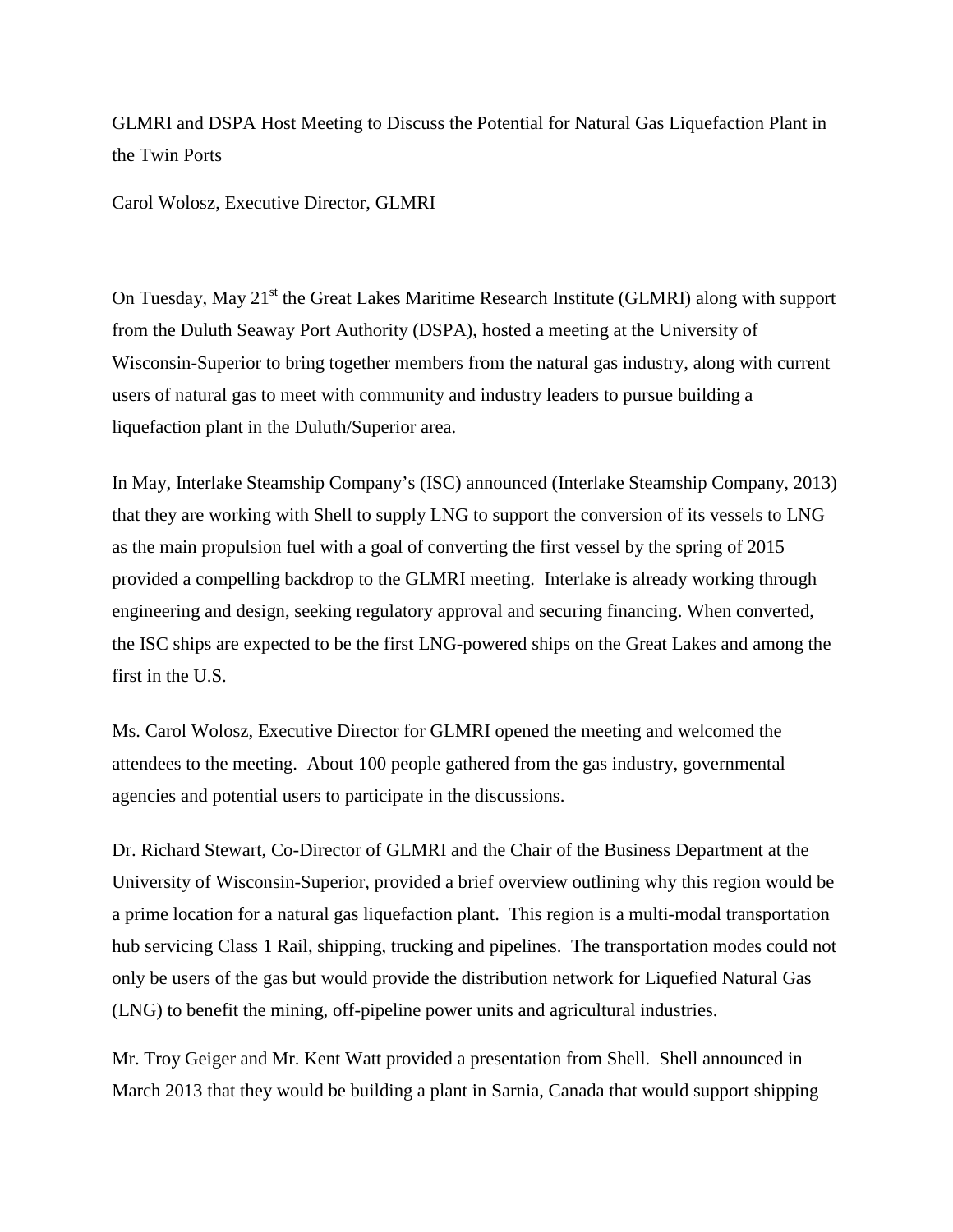and other industries (Shell.com, 2013). The press release stated that "in the Great Lakes Corridor, Shell plans to install a small-scale liquefaction unit (0.25 million tons per annum) at its Shell Sarnia Manufacturing Centre in Sarnia, Ontario, Canada. Once operational, this project will supply LNG fuel to all five Great Lakes, their bordering U.S. states and Canadian provinces and the St. Lawrence Seaway.

Mr. Kirt Montague, CEO of Plum Energy discussed the options for small scale liquefaction plants and why this region may be a very feasible location. He also provided a provocative case study of the exponential growth of LNG use in Turkey.

Mr. Gary Van Tassel from Argent Marine moderated a panel of speakers that addressed the new suppliers and users of LNG in the Great Lakes Region.

Mr. Don Debelak, the Director of LNG Fuels with Lubrication Technologies, Inc. discussed their company's current operations and future markets that are under development in Minnesota for rail and mining.

Mr. Jerry McDonald, the Technical Director for Natural Gas Products, a division of Hartland/TexPar Energy talked about LNG logistics and marketing approaches.

Mr. Joel Hirschboeck, the Director for Alternative Fuels for Kwik Trip Inc., discussed their commitment to providing natural gas. The Kwik Trip station in La Crosse, Wisconsin, opened service with natural gas in 2012, and the company has an aggressive plan to expand their alternative fuels stations. Kwik Trip currently serves the tri-state markets for Wisconsin, Minnesota and Iowa. Not only is Kwik Trip providing natural gas at their stations, they are also using it in their fleet. [\(KTBeyondGreen@kwiktrip.com\)](mailto:KTBeyondGreen@kwiktrip.com) Mr. Hirschboeck noted in his presentation that in addition to the economic and environmental benefits of using natural gas, there are other side benefits such as reducing the odors associated when working with the petroleum based fuels.

Mr. Kerry Hackney, Marketing Director for GFS Corporation discussed the conversion of mining trucks to LNG and the potential impact it could have on the Iron Range. They have been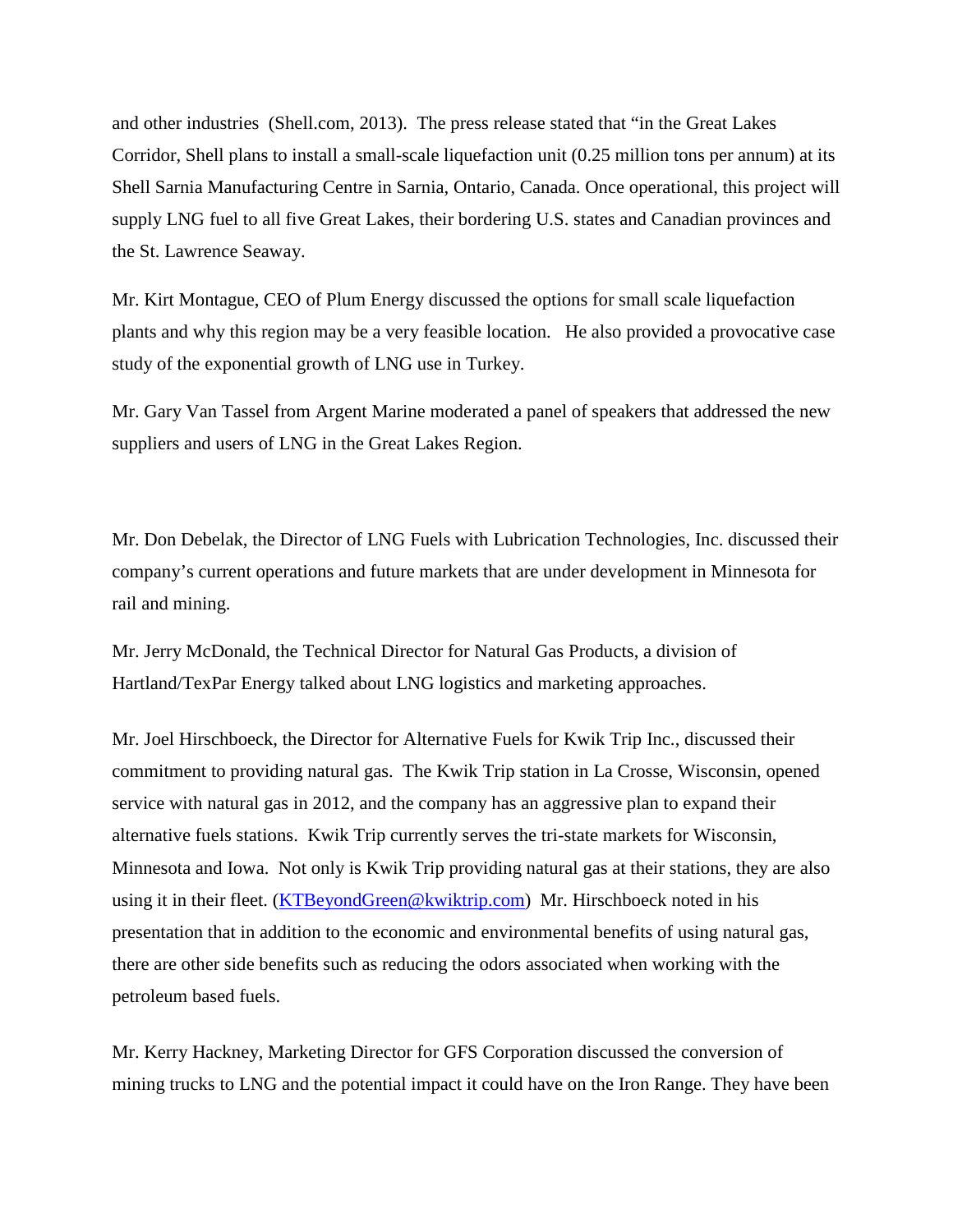working with the mining industry in the Powder River Basin, and talked about the benefits and considerations that the industry is observing from the dual fuel equipment.

An open lunch was part of the meeting to support networking and cross discussions amongst the participants.

After lunch, Mr. Hackney showed a short video on the GFS Corporation's mining trucks that are now in use.

Mr. Adolph Ojard, Executive Director of the Duluth Seaway Port Authority moderated the afternoon panel addressing planning requirements for a liquefaction plant.

Mr. Joe Hoyt from Pivotal LNG/AGL Resources presented the case on why there is such a strong case on converting engines now to natural gas. With the opening of the North American shale gas market, there is currently a great price spread between diesel and natural gas and that spread is expected to continue. But natural gas not only provides an economic benefit to the industry users, but also provides large benefits to the environment with reduced emissions, while using a domestic product.

ALLETE Clean Energy (ACE) commissioned a market study with Pace Global to look at the supply, the demand, and potential consumers for LNG. Ms. Margaret Thickens (ACE) and Ms. Elaine Schildbach (Pace Global) provided a discussion on potential market drivers and enablers along with some of the considerations that will need to be addressed for investment decisions. ACE expressed an interest in investing in a liquefaction plant if the market in the region continues to grow.

Mr. Claus Emmer, the Director of Applications Development for Taylor Wharton LNG Equipment discussed the LNG Value Chain, and detailed the liquefaction process and necessary equipment for a plant along with the tanks and other equipment for storage, transportation, bunkering, spares and other supporting systems. Mr. Emmer included information for everything from the economics of a Liquefaction system to the space and tank farm options and HAZMAT considerations.